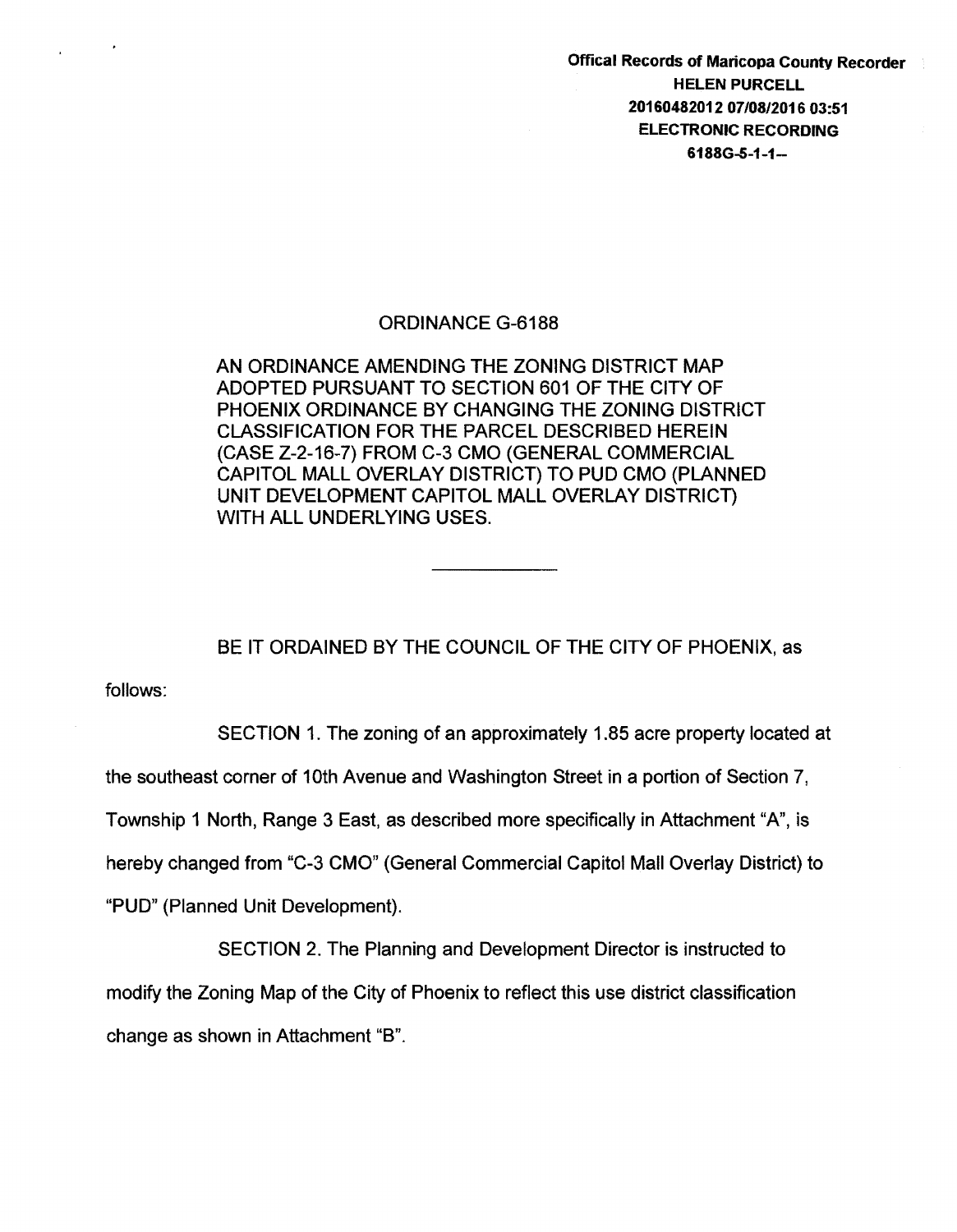SECTION 3. Due to the site's specific physical conditions and the use

district applied for by the applicant, this rezoning is subject to the following stipulations,

violation of which shall be treated in the same manner as a violation of the City of

Phoenix Zoning Ordinance:

- 1. An updated Development Narrative for the Capitol Mall Lofts PUD reflecting the changes approved through this request shall be submitted to the Planning and Development Department within 30 days of City Council approval of this request. The updated Development Narrative shall be consistent with the Development Narrative date stamped April 22, 2016, as modified by the following stipulations:
	- a. Page 20- Correct last line of text to read:" ... thirty (30) square-feet per twenty (20) linear feet of blank wall."
	- b. Page 21 Eastern Secondary Frontage ( $9<sup>th</sup>$  Avenue) section: correct the second to the last line to read "...minimum size of thirty (30) square-feet per twenty (20) linear feet of blank wall."
- 2. The property owner shall record documents that disclose the existence, and operational characteristics of Phoenix Sky Harbor International Airport to future owners or tenants of the property. The form and content of such documents shall be according to the templates and instructions provided which have been reviewed and approved by the City Attorney.
- 3. The development shall comply with all ADA accessibility standards, as per plans approved by the Planning and Development Department.
- 4. Prior to preliminary site plan approval, the landowner shall execute a Proposition 207 Waiver of Claims in a form approved by the City Attorney's Office. The Waiver shall be recorded with the Maricopa County Recorder's Office and delivered to the City to be included in the rezoning application file for record.

SECTION 4. If any section, subsection, sentence, clause, phrase or

portion of this ordinance is for any reason held to be invalid or unconstitutional by the

decision of any court of competent jurisdiction, such decision shall not affect the validity

of the remaining portions hereof.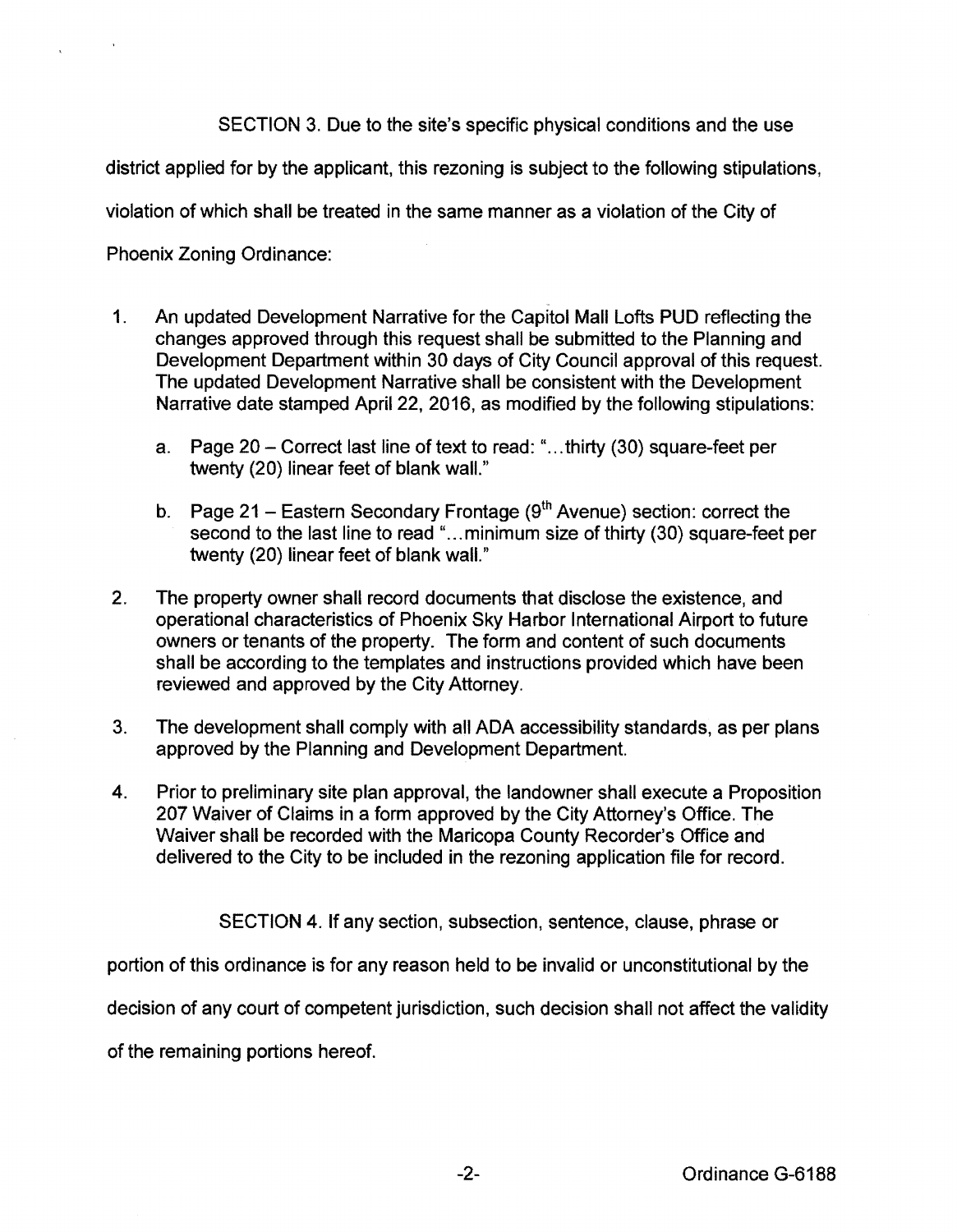PASSED by the Council of the City of Phoenix this 1st day of July, 2016.

MAYOR

ATTEST:

City Clerk

APPROVED AS TO FORM:<br>
MWW ACting City Attorney

**REVIEWED BY:** City Manager

PL:tml:1238666v1: (CM#63) (Item #104) - 7/1/16

Attachments: A- Legal Description (1 Page) B- Ordinance Location Map (1 Page)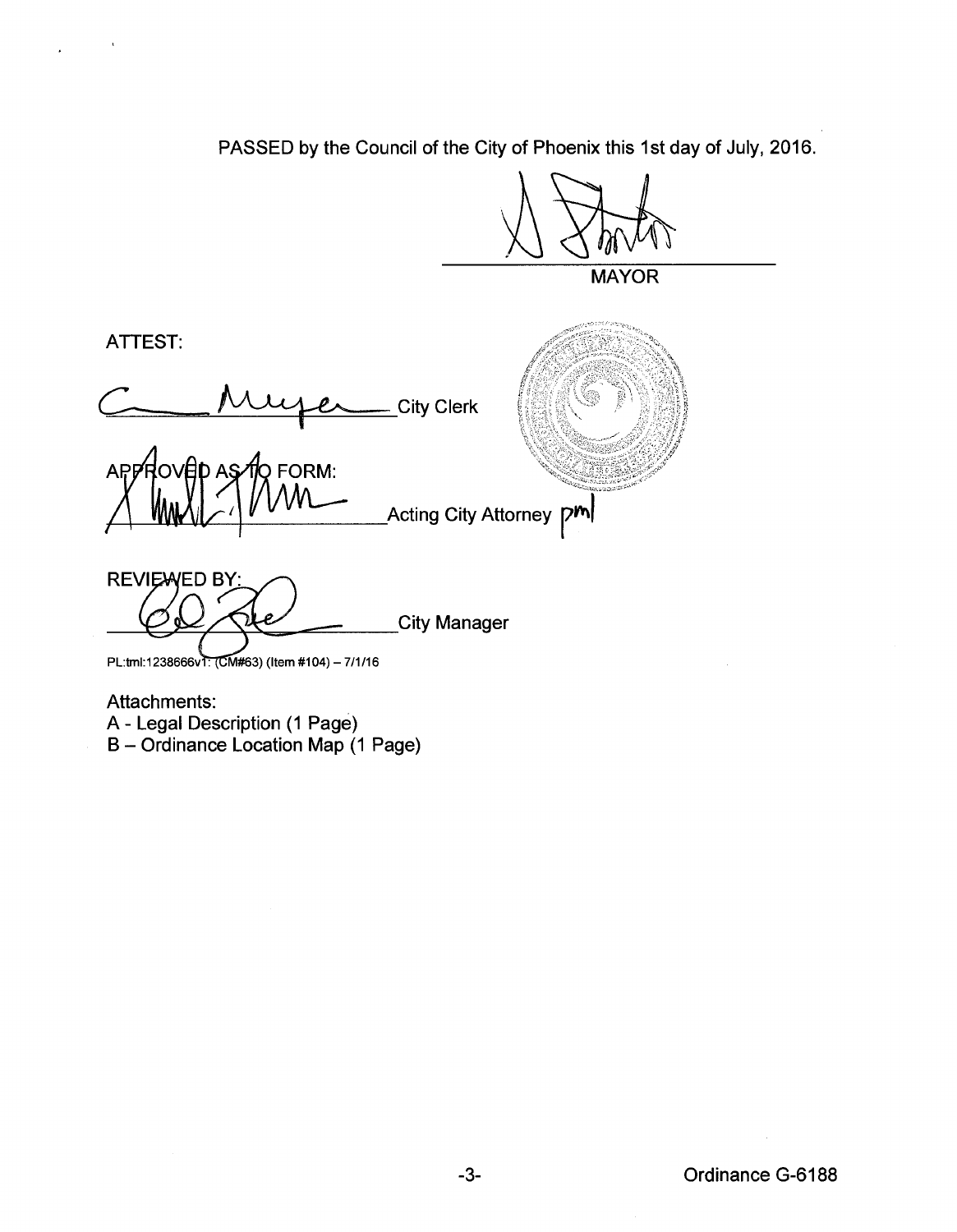## ATTACHMENT A

## LEGAL DESCRIPTION FOR Z-2-16-7

A PORTION OF BLOCK 15, NEAHR'S ADDITION TO THE CITY OF PHOENIX, ACCORDING TO THE PLAT OF RECORD IN THE OFFICE OF THE COUNTY RECORDER OF MARICOPA COUNTY, ARIZONA, RECORDED IN BOOK 2 OF MAPS, PAGE 61, BEING A PORTION OF THE NORTHEAST QUARTER OF SECTION 7, TOWNSHIP 1 NORTH, RANGE 3 EAST, OF THE GILA AND SALT RIVER BASE AND MERIDIAN, MARICOPA COUNTY, ARIZONA MORE PARTICULARLY DESCRIBED AS FOLLOWS:

COMMENCING AT A CITY OF PHOENIX BRASS CAP IN HANDHOLE AT THE INTERSECTION OF WASHINGTON STREET AND 9TH AVENUE, FROM WHICH A CITY OF PHOENIX BRASS CAP IN HANDHOLE AT THE INTERSECTION OF WASHINGTON STREET AND 10TH AVENUE, BEARS SOUTH 90 DEGREES 00 MINUTES 00 SECONDS WEST 340.07 FEET;

THENCE SOUTH 00 DEGREES 03 MINUTES 51 SECONDS WEST 249.94 FEET ALONG THE CENTERLINE OF SAID 9TH AVENUE TO THE EASTERLY PROLONGATION OF THE SOUTH LINE OF LOT 4, BLOCK 15, NEAHR'S ADDITION TO THE CITY OF PHOENIX;

THENCE NORTH 89 DEGREES 59 MINUTES 31 SECONDS WEST 45.00 FEET ALONG SAID SOUTH LINE TO THE SOUTHEAST CORNER OF SAID LOT 4 AND THE POINT OF BEGINNING;

THENCE CONTINUING NORTH 89 DEGREES 59 MINUTES 31 SECONDS WEST 112.49 FEET ALONG SAID SOUTH LINE TO THE CENTERLINE OF THE ABANDONED ALLEY AS DESCRIBED IN RESOLUTION 21123 OF THE CITY OF PHOENIX, RECORDED AT RECORDER'S NO. 2013-309567;

THENCE NORTH 00 DEGREES 03 MINUTES 20 SECONDS EAST 25.00 FEET ALONG SAID CENTERLINE TO THE EASTERLY PROLONGATION OF THE SOUTH LINE OF LOT 12, BLOCK 15, NEAHR'S ADDITION TO THE CITY OF PHOENIX; THENCE NORTH 89 DEGREES 59 MINUTES 35 SECONDS WEST 137.49 FEET ALONG SAID SOUTH LINE TO THE SOUTHWEST CORNER OF SAID LOT 12; THENCE NORTH 00 DEGREES 02 MINUTES 41 SECONDS EAST 174.91 FEET ALONG THE WEST LINE OF LOTS 12-18, BLOCK 15, NEAHR'S ADDITION TO THE CITY OF PHOENIX, TO THE NORTHWEST CORNER OF SAID LOT 18; THENCE NORTH 90 DEGREES 00 MINUTES 00 SECONDS EAST 250.05 FEET ALONG THE NORTH LINE OF LOTS 18 AND 1, BLOCK 15, NEAHR'S ADDITION TO THE CITY OF PHOENIX, TO THE NORTHEAST CORNER OF SAID LOT 1; THENCE SOUTH 00 DEGREES 03 MINUTES 51 SECONDS WEST 199.93 FEET ALONG THE EAST LINE OF LOTS 1-4, BLOCK 15, NEAHR'S ADDITION TO THE CITY OF PHOENIX, TO THE POINT OF BEGINNING.